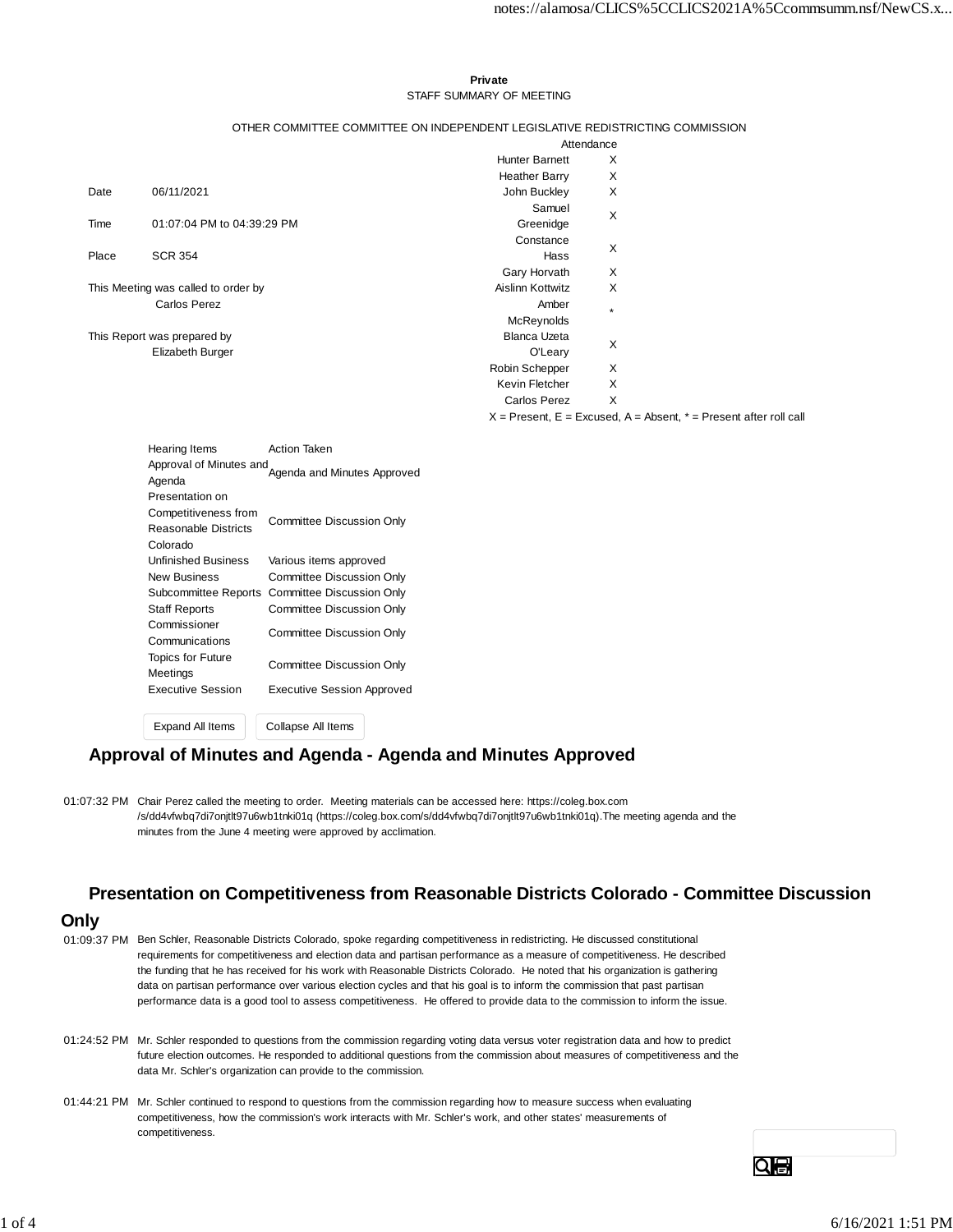# **Unfinished Business - Various items approved**

- 02:06:32 PM The commission began discussion of Chair Perez's policy memos proposal. The commission discussed the issue at the Friday, June 4 meeting of the commission. Chair Perez shared a memorandum on the issue, and described the process for creating new commission policies. He shared a template for the proposals, and a proposal to adopt Policy #1, which concerns the use of alternative data sources for the drafting of the preliminary plan.
- 02:19:22 PM Commissioners commented on the proposal.

| 02:20:21 PM | Motion         |                      |  |                                                                 | Approve the policy memo process, the template, and policy #1 (seconded by Kottwitz). |
|-------------|----------------|----------------------|--|-----------------------------------------------------------------|--------------------------------------------------------------------------------------|
|             | Moved          | Blanca Uzeta O'Leary |  |                                                                 |                                                                                      |
|             | Seconded       |                      |  |                                                                 |                                                                                      |
|             | Hunter         |                      |  |                                                                 |                                                                                      |
|             | <b>Barnett</b> |                      |  |                                                                 |                                                                                      |
|             | Heather        |                      |  |                                                                 |                                                                                      |
|             | Barry          |                      |  |                                                                 |                                                                                      |
|             | John           |                      |  |                                                                 |                                                                                      |
|             | <b>Buckley</b> |                      |  |                                                                 |                                                                                      |
|             | Samuel         |                      |  |                                                                 |                                                                                      |
|             | Greenidge      |                      |  |                                                                 |                                                                                      |
|             | Constance      |                      |  |                                                                 |                                                                                      |
|             | Hass           |                      |  |                                                                 |                                                                                      |
|             | Gary           |                      |  |                                                                 |                                                                                      |
|             | Horvath        |                      |  |                                                                 |                                                                                      |
|             | Aislinn        |                      |  |                                                                 |                                                                                      |
|             | Kottwitz       |                      |  |                                                                 |                                                                                      |
|             | Amber          |                      |  |                                                                 |                                                                                      |
|             | McReynolds     |                      |  |                                                                 |                                                                                      |
|             | Blanca         |                      |  |                                                                 |                                                                                      |
|             | Uzeta          |                      |  |                                                                 |                                                                                      |
|             | O'Leary        |                      |  |                                                                 |                                                                                      |
|             | Robin          |                      |  |                                                                 |                                                                                      |
|             | Schepper       |                      |  |                                                                 |                                                                                      |
|             | Kevin          |                      |  |                                                                 |                                                                                      |
|             | Fletcher       |                      |  |                                                                 |                                                                                      |
|             | Carlos         |                      |  |                                                                 |                                                                                      |
|             | Perez          |                      |  |                                                                 |                                                                                      |
|             |                |                      |  | YES: 0 NO: 0 EXC: 0 ABS: 0 FINAL ACTION: Pass Without Objection |                                                                                      |

02:20:37 PM Chair Perez asked for discussion regarding a letter to retain the commission's Voting Rights Act expert witness. Jeremiah Barry, Independent Redistricting Commissions Staff, noted that the retention letter has been prepared, but was only recently shared with the commission. He suggested that the commission approve the letter, as it has been approved by the commission's outside counsel. Commissioner O'Leary suggested that Commissioner Perez sign and execute the letter on behalf of the commission.

Qe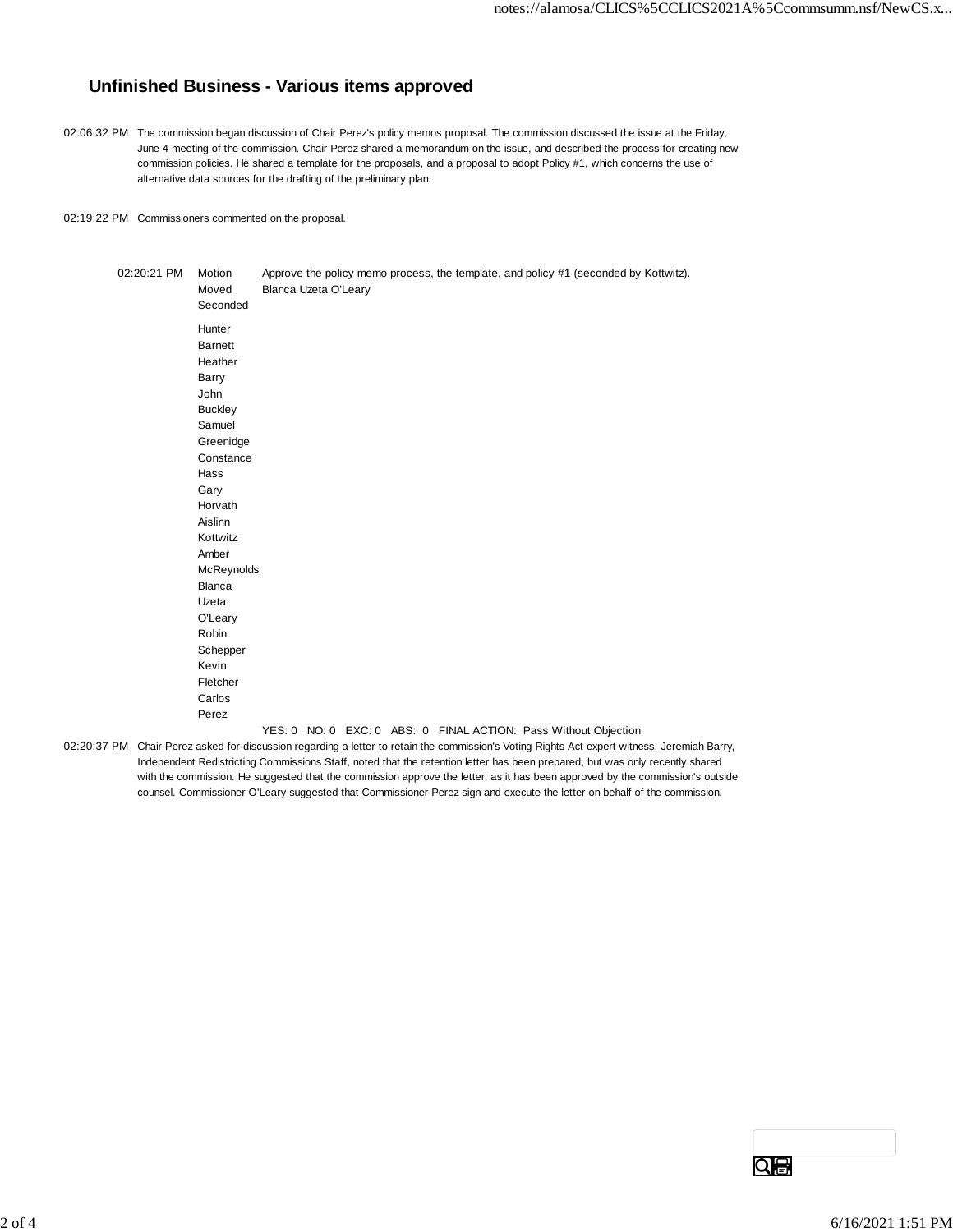| 02:29:21 PM | Motion         |              |  |  | Subject to approval of counsel, present an engagement letter to federal Voting Rights Act counsel,<br>authorizing the chair to make changes to and to sign the letter (seconded by Hass). |  |
|-------------|----------------|--------------|--|--|-------------------------------------------------------------------------------------------------------------------------------------------------------------------------------------------|--|
|             | Moved          | John Buckley |  |  |                                                                                                                                                                                           |  |
|             | Seconded       |              |  |  |                                                                                                                                                                                           |  |
|             | Hunter         |              |  |  |                                                                                                                                                                                           |  |
|             | Barnett        |              |  |  |                                                                                                                                                                                           |  |
|             | Heather        |              |  |  |                                                                                                                                                                                           |  |
|             | Barry          |              |  |  |                                                                                                                                                                                           |  |
|             | John           |              |  |  |                                                                                                                                                                                           |  |
|             | <b>Buckley</b> |              |  |  |                                                                                                                                                                                           |  |
|             | Samuel         |              |  |  |                                                                                                                                                                                           |  |
|             | Greenidge      |              |  |  |                                                                                                                                                                                           |  |
|             | Constance      |              |  |  |                                                                                                                                                                                           |  |
|             | Hass           |              |  |  |                                                                                                                                                                                           |  |
|             | Gary           |              |  |  |                                                                                                                                                                                           |  |
|             | Horvath        |              |  |  |                                                                                                                                                                                           |  |
|             | Aislinn        |              |  |  |                                                                                                                                                                                           |  |
|             | Kottwitz       |              |  |  |                                                                                                                                                                                           |  |
|             | Amber          |              |  |  |                                                                                                                                                                                           |  |
|             | McReynolds     |              |  |  |                                                                                                                                                                                           |  |
|             | Blanca         |              |  |  |                                                                                                                                                                                           |  |
|             | Uzeta          |              |  |  |                                                                                                                                                                                           |  |
|             | O'Leary        |              |  |  |                                                                                                                                                                                           |  |
|             | Robin          |              |  |  |                                                                                                                                                                                           |  |
|             | Schepper       |              |  |  |                                                                                                                                                                                           |  |
|             | Kevin          |              |  |  |                                                                                                                                                                                           |  |
|             | Fletcher       |              |  |  |                                                                                                                                                                                           |  |
|             | Carlos         |              |  |  |                                                                                                                                                                                           |  |
|             | Perez          |              |  |  |                                                                                                                                                                                           |  |
|             |                |              |  |  | YES: 0 NO: 0 EXC: 0 ABS: 0 FINAL ACTION: Pass Without Objection                                                                                                                           |  |

- 02:29:23 PM Commission discussion moved to timeline review. Chair Perez noted that the commission would be scheduling a special meeting to review the preliminary plan.
- 02:31:05 PM Chair Perez shared the public hearing calendar, noting that the hearings will begin July 9, and Commissioner Schepper discussed the process of developing and publicizing the schedule. She stated that the goal is to announce the locations and venues for the first week of hearings next week. Commissioner Schepper noted her desire for at least six commissioners to attend each meeting in person, and noted that a list gathering information about who is planning to attend each meeting will be circulated.
- 02:37:14 PM Mr. Barry noted that the constitution requires 10 of the 12 commissioners to be present at each public hearing, either in-person or virtually. The commission discussed travel logistics. Commissioner Perez noted that the commission will need to suspend regular commission hearings during this time. Jessika Shipley, Independent Redistricting Commissions Staff, responded to a question from the commission regarding the timing of the hearings.
- 02:49:40 PM Chair Perez tabled the executive session to later in the meeting.

## **New Business - Committee Discussion Only**

02:50:46 PM Ms. Shipley introduced Anna Michaels-Boffy and Abby Leeper Gibson, who have been retained to conduct outreach and publicity on behalf of the commission. Commissioner Schepper invited the communications staff to meet with the Public Comment and Outreach subcommittee. The commission discussed media relations.

## **Subcommittee Reports - Committee Discussion Only**

- 02:58:57 PM The Outside Legal Council and Legislative Affairs subcommittee members discussed the retention of the Voting Rights Act expert witness. Commissioner Schepper shared a report from the Public Comment and Outreach subcommittee, and discussed the format of the public hearings, including who would chair the meetings.
- 03:11:26 PM Commissioner Horvath gave the update from the Mapping and Qualitative Methods subcommittee, noting the subcommittee has spent a lot of time looking into measurements of competitiveness.

Qe